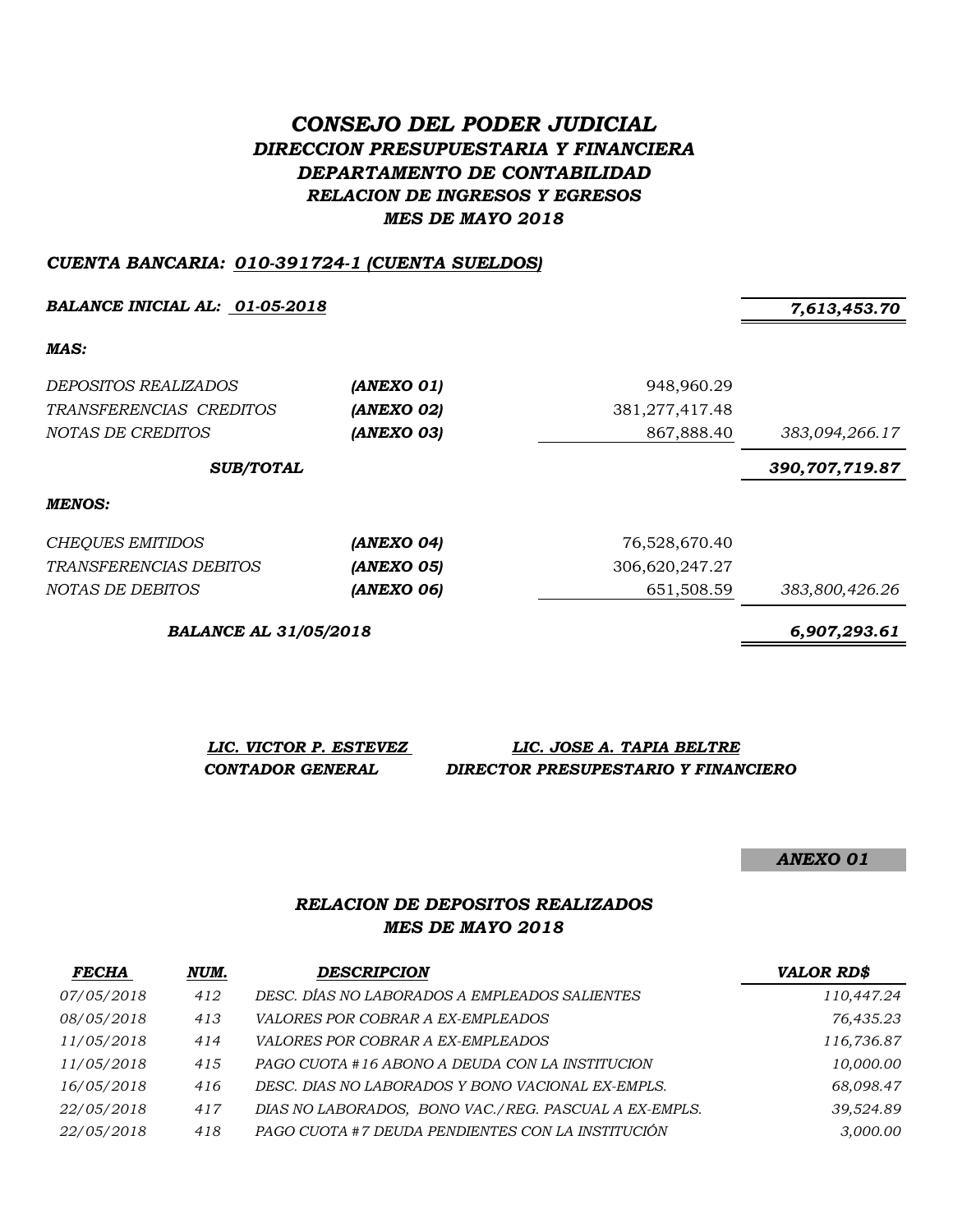|            |     | TOTAL RD\$                                          | 948,960.29 |
|------------|-----|-----------------------------------------------------|------------|
| 30/05/2018 | 422 | DESC. VARIOS A EMPLEADOS MAYO/2018                  | 465,802.80 |
| 28/05/2018 | 421 | PAGO CUOTA #10 DEUDA PENDIENTES CON LA INSTITUCION  | 6,500.00   |
| 25/05/2018 | 420 | DIAS NO LABORADOS A SALUSTIANO E. ESCANIO, EX-EMPL. | 2,087.40   |
| 24/05/2018 | 419 | DIAS NO LABORADOS A ANDRES DE JS. ROSARIO EX-EMPL.  | 50,327.39  |

*ANEXO 02*

### *RELACION DE TRANSFERENCIAS CREDITOS MES DE MAYO 2018*

| <b>FECHA</b>      | NUM. | <b>DESCRIPCION</b>                                 | <b>VALOR RD\$</b> |
|-------------------|------|----------------------------------------------------|-------------------|
| <i>02/05/2018</i> | 136  | TRANSF. DE FONDO REEMB SUELDOS COOPNASEJU ABR/2018 | 142,820.26        |
| 18/05/2018        | 137  | TRANSF. DE FONDOPAGO SUELDOS MAYO 2018             | 381,134,597.22    |
|                   |      | TOTAL RD\$                                         | 381,277,417.48    |

*ANEXO 03*

## *RELACION NOTAS DE CREDITOS MES DE MAYO 2018*

| <b>FECHA</b> | NUM. | <b>DESCRIPCION</b>                               | <b>VALOR RD\$</b> |
|--------------|------|--------------------------------------------------|-------------------|
| 17/05/2018   | 1015 | REINTEGRO CHQ113597                              | 8,157.60          |
| 17/05/2018   | 1016 | REINTEGRO CHQ116852                              | 4,223.28          |
| 24/05/2018   | 1017 | REINTEGRO CHQ117135                              | 289,334.77        |
| 24/05/2018   | 1018 | REINTEGRO CHQ117201                              | 5,718.18          |
| 24/05/2018   | 1019 | REINTEGRO CHQ114333                              | 6,141.00          |
| 24/05/2018   | 1020 | REINTEGRO CHQ114748                              | 6,018.18          |
| 24/05/2018   | 1021 | REINTEGRO CHQ116800                              | 3,603.71          |
| 29/05/2018   | 1022 | REINTEGRO CHQ117440                              | 26,006.71         |
| 30/05/2018   | 1023 | MILITARES EXCLUIDOS NOMINA ELECTRONICA MAYO 2018 | 145,640.01        |
| 30/05/2018   | 1024 | EMPLEADOS EXCLUIDOS NOMINA ELECTRONICA MAYO 2018 | 322,816.19        |
| 30/05/2018   | 1025 | REINTEGRO CHQ113733                              | 6,018.18          |
| 30/05/2018   | 1026 | REINTEGRO CHQ113737                              | 6,018.18          |
| 30/05/2018   | 1027 | REINTEGRO CHQ113698                              | 6,018.18          |
| 30/05/2018   | 1028 | REINTEGRO CHQ113696                              | 6,018.18          |
| 30/05/2018   | 1029 | REINTEGRO CHQ113861                              | 627.77            |
| 30/05/2018   | 1030 | REINTEGRO CHQ112549 POR CADUCIDAD                | 10,768.28         |
| 30/05/2018   | 1031 | RETENCION PAGO BONO VACACIONAL MAYO 2018         | 14,760.00         |
|              |      | TOTAL RD\$                                       | 867,888.40        |

*ANEXO 04*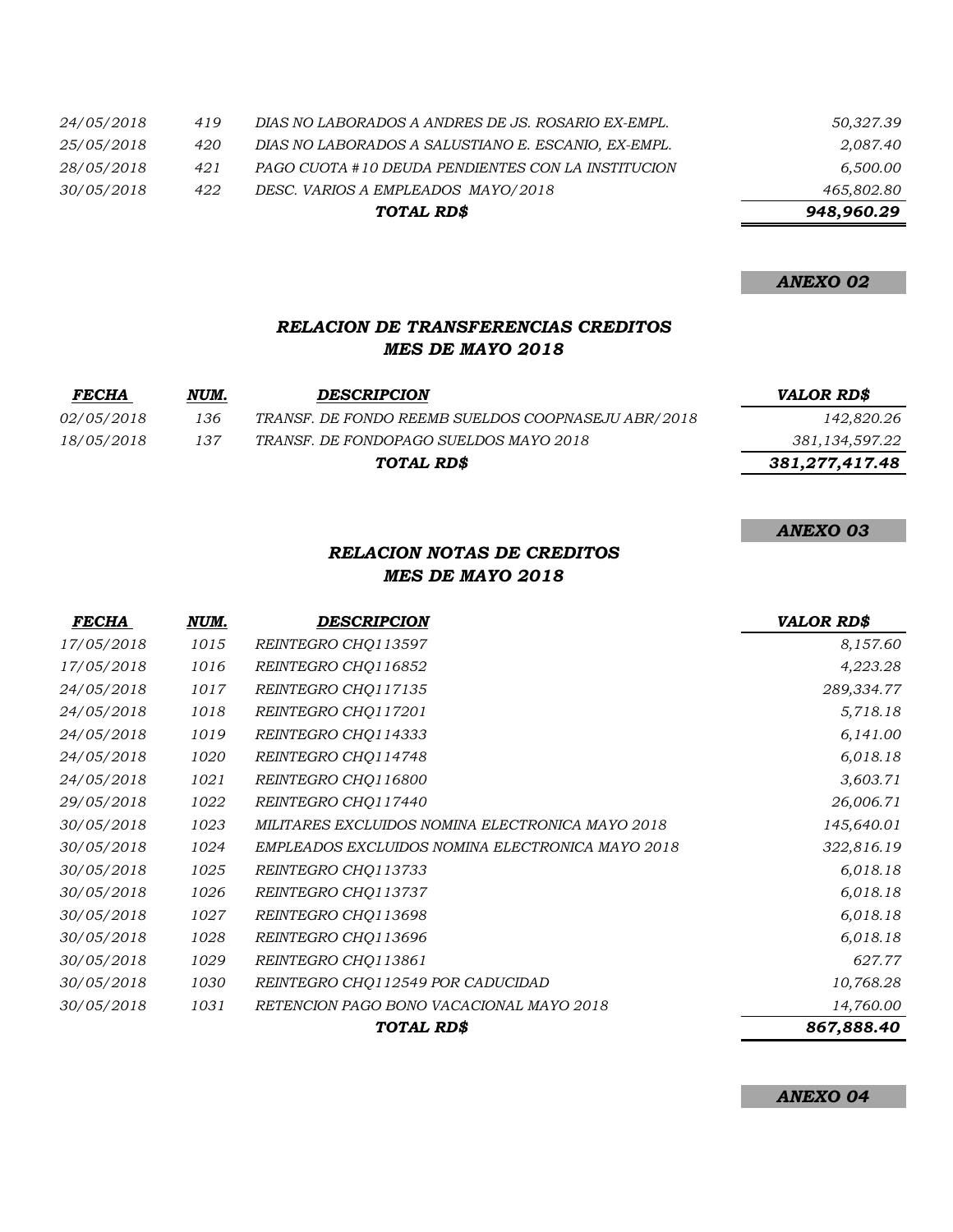# *RELACION DE CHEQUES EMITIDOS MES DE MAYO 2018*

| <b>FECHA</b> | NUM.   | <b>BENEFICIARIO</b>              | <b>VALOR RD\$</b> |
|--------------|--------|----------------------------------|-------------------|
| 03/05/2018   | 117024 | <b>IVAN J. SANTANA DUVAL</b>     | 565.51            |
| 03/05/2018   | 117025 | CHARINA M. VASQUEZ V.            | 1,191.00          |
| 03/05/2018   | 117026 | COOPNASEJU                       | 20,818.14         |
| 03/05/2018   | 117027 | CONSEJO DEL PODER JUDICIAL       | 37,863.13         |
| 03/05/2018   | 117028 | CONSEJO DEL PODER JUDICIAL       | 20,125.00         |
| 03/05/2018   | 117029 | JEFRY A. BENITEZ GONZALEZ        | 14,705.00         |
| 03/05/2018   | 117030 | RONNY MORA SEPULVERA             | 8,365.13          |
| 03/05/2018   | 117031 | <b>RAYNER GIL MONTERO</b>        | 8,365.13          |
| 03/05/2018   | 117032 | ALEXANDER VALENZUELA GERONIMO    | 8,365.13          |
| 03/05/2018   | 117033 | YAJAIRA ANT. MOREL SANDOVAL      | 3,020.04          |
| 03/05/2018   | 117034 | CONSEJO DEL PODER JUDICIAL       | 110,447.24        |
| 03/05/2018   | 117035 | CONSEJO DEL PODER JUDICIAL       | 15,375.66         |
| 03/05/2018   | 117036 | FELIPE B. MONTAS SUAZO           | 190,928.71        |
| 03/05/2018   | 117037 | LUZ MA. VIZCAINO VIZCAINO        | 4,960.71          |
| 07/05/2018   | 117038 | MICHAEL FCO. GENEUX POLANCO      | 76,698.94         |
| 07/05/2018   | 117039 | CONSEJO DEL PODER JUDICIAL       | 38,572.10         |
| 07/05/2018   | 117040 | CONSEJO DEL PODER JUDICIAL       | 8,781.70          |
| 09/05/2018   | 117041 | ISA R. RONDON POLANCO            | 28,552.23         |
| 09/05/2018   | 117042 | ENRIQUE A. HERASME               | 22,070.40         |
| 09/05/2018   | 117043 | YOLANY MEJIA DUVERGE             | 28,051.33         |
| 09/05/2018   | 117044 | MILDRED M. CAMILO JAVIER         | 420.92            |
| 09/05/2018   | 117045 | YUBERKY MENDEZ FERRERAS          | 15,001.94         |
| 09/05/2018   | 117046 | CONSEJO DEL PODER JUDICIAL       | 17,767.97         |
| 09/05/2018   | 117047 | CONSEJO DEL PODER JUDICIAL       | 5,913.84          |
| 09/05/2018   | 117048 | CONSEJO DEL PODER JUDICIAL       | 1,050.00          |
| 09/05/2018   | 117049 | COOPNASEJU                       | 31,895.95         |
| 09/05/2018   | 117050 | JOEL ANT. DIAZ FRANCISCO         | 218,160.00        |
| 14/05/2018   | 117051 | ROSY A. TEJADA JIMENEZ           | 10,629.80         |
| 14/05/2018   | 117052 | PATRICIA REYNOSO CASTRO          | 9,103.74          |
| 14/05/2018   | 117053 | VERONICA M. CABRERA DE PEREZ     | 1,109.87          |
| 14/05/2018   | 117054 | ALFREDO DE LOS SANTOS DE LA CRUZ | 2,480.44          |
| 14/05/2018   | 117055 | MERY C. MATTA HILARIO            | 89,735.63         |
| 14/05/2018   | 117056 | FRANCIA Y. CLASE CLASE           | 44,867.82         |
| 14/05/2018   | 117057 | SARA CONTRERAS TORIBIO           | 5,640.20          |
| 14/05/2018   | 117058 | ILCANIA Y. CABRERA CABRERA       | 7,735.55          |
| 14/05/2018   | 117059 | JUAN ANT. REYES UREÑA            | 4,078.89          |
| 14/05/2018   | 117060 | BERTA G. DE LOS M. GOMEZ GIL     | 3,240.00          |
| 14/05/2018   | 117061 | ELIZABETH MARTE LIRIO            | 48,600.00         |
| 14/05/2018   | 117062 | ELLIN J. CORDERO TEJADA          | 48,946.72         |
| 14/05/2018   | 117063 | LIDIA A. PUIG FRANCISCO          | 20,394.45         |
| 14/05/2018   | 117064 | ANA R. DE LEON GUZMAN            | 48,600.00         |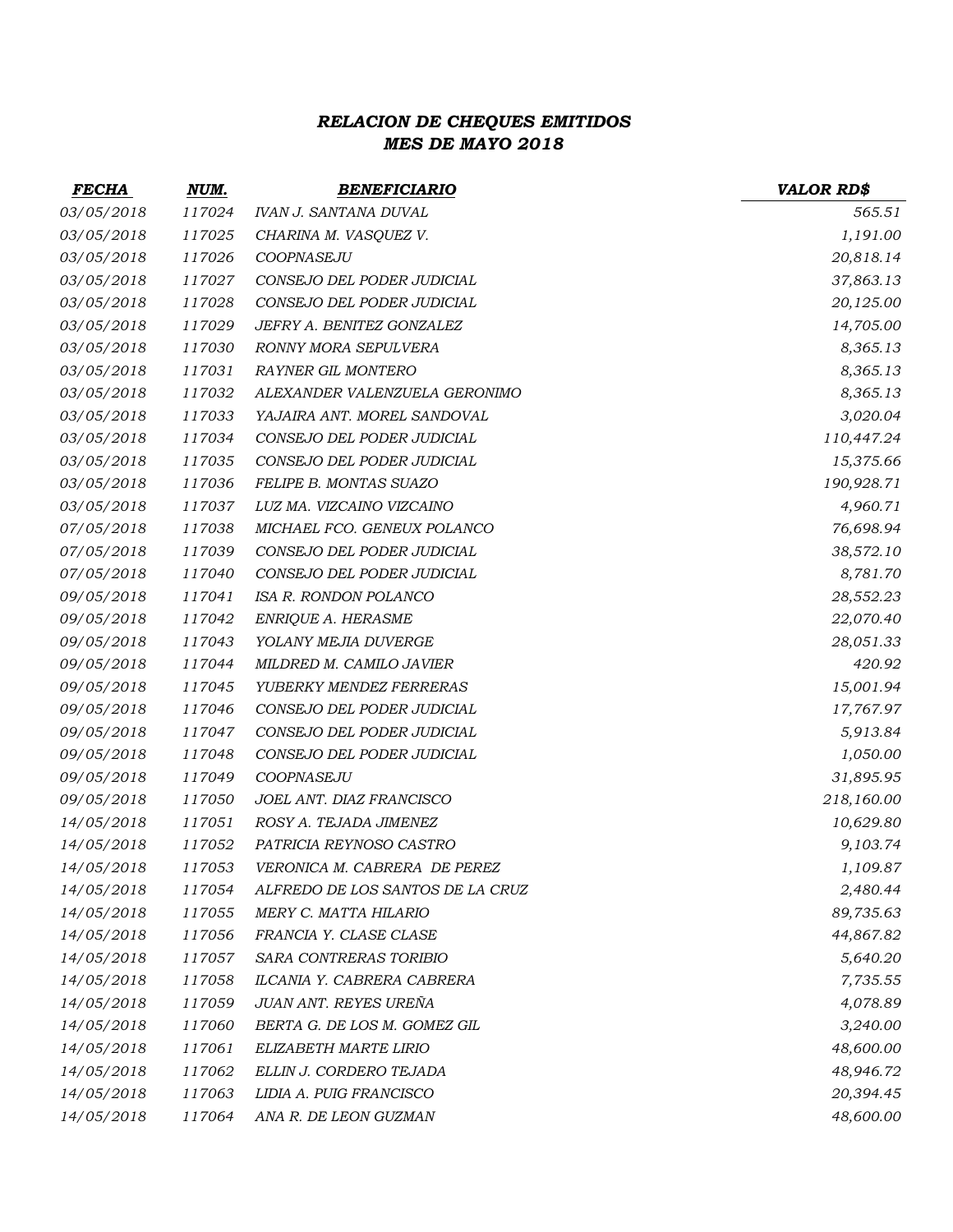| 14/05/2018 | 117065 | FABIOLA FLORENTINO ROJAS          | 9,103.74   |
|------------|--------|-----------------------------------|------------|
| 14/05/2018 | 117066 | <b>IDALY ROSARIO PAULINO</b>      | 7,735.55   |
| 14/05/2018 | 117067 | LORENZO A. VARGAS CRUZ            | 48,600.00  |
| 14/05/2018 | 117068 | CESAR E. CABRAL ORTIZ             | 14,637.78  |
| 14/05/2018 | 117069 | ROSA M. ALMONTE FRANCISCO         | 48,600.00  |
| 14/05/2018 | 117070 | JOSEFINA COMPRES SANTANA          | 28,552.25  |
| 14/05/2018 | 117071 | ALBANIA ALT. CONTRERAS SANCHEZ    | 48,600.00  |
| 14/05/2018 | 117072 | OSCAR E. GENAO GONZALEZ           | 6,104.23   |
| 14/05/2018 | 117073 | JULIO C. FERNANDEZ RODRIGUEZ      | 6,104.25   |
| 14/05/2018 | 117074 | PURISIMA E. PAREDES MARTINEZ      | 50,508.92  |
| 14/05/2018 | 117075 | CARMEN LOPEZ MEREJO               | 4,078.89   |
| 14/05/2018 | 117076 | GRISELDA R. SALAZAR TAVERAS       | 16,315.56  |
| 14/05/2018 | 117077 | ARISLEIDY BURGOS POLANCO          | 4,078.89   |
| 14/05/2018 | 117078 | ROSMERY MATA DUARTE               | 4,078.89   |
| 14/05/2018 | 117079 | CLARA E. GARCIA SANTOS            | 4,078.89   |
| 14/05/2018 | 117080 | YIRALDY ALT. HERNANDEZ GONZALEZ   | 28,552.23  |
| 14/05/2018 | 117081 | CARMEN M. ALONZO MARTE            | 142,560.00 |
| 14/05/2018 | 117082 | ISA R. RONDON POLANCO             | 16,315.57  |
| 14/05/2018 | 117083 | FRANCISCO TORRES DE LA CRUZ       | 3,240.00   |
| 14/05/2018 | 117084 | MAYRA J. DE LA CRUZ LORA          | 44,867.79  |
| 14/05/2018 | 117085 | <b>MARINO VILORIO MERCEDES</b>    | 3,152.48   |
| 14/05/2018 | 117086 | FRANCISCO ALB. ANTIGUA PORTUHONDO | 48,600.00  |
| 14/05/2018 | 117087 | ADALGISA MEJIA HERRERA            | 4,386.83   |
| 14/05/2018 | 117088 | ZOBEIDA MATEO                     | 36,710.04  |
| 14/05/2018 | 117089 | RUTH M. GONZALEZ DE LOS SANTOS    | 16,315.56  |
| 14/05/2018 | 117090 | EDIS Y. RODRIGUEZ MUÑOZ           | 20,394.45  |
| 14/05/2018 | 117091 | MIGUEL A. PEREZ MENDEZ            | 44,867.82  |
| 14/05/2018 | 117092 | JOSELYN A. MATEO SALCIE           | 48,946.68  |
| 14/05/2018 | 117093 | MARITZA RAMIREZ DE OLEO           | 1,488.27   |
| 14/05/2018 | 117094 | ALEYDA FRANCO TEJADA              | 45,360.00  |
| 14/05/2018 | 117095 | WANDA Y. VARGAS PERALTA           | 45,360.00  |
| 14/05/2018 | 117096 | JOSE N. ESTEVEZ RODRIGUEZ         | 22,795.56  |
| 14/05/2018 | 117097 | MARIA M. PEÑA                     | 3,240.00   |
| 14/05/2018 | 117098 | HIPOLITO CANDELARIO CASTILLO      | 16,315.56  |
| 14/05/2018 | 117099 | <b>GREGORIO TORRES SPENCER</b>    | 12,236.67  |
| 14/05/2018 | 117100 | JUANA SOLANO SOSA                 | 16,315.56  |
| 14/05/2018 | 117101 | JOSE BDO. MERCEDES PEÑA           | 12,236.67  |
| 14/05/2018 | 117102 | SHARLENNI ORTIZ DE LA ROSA        | 19,427.36  |
| 14/05/2018 | 117103 | JOSE A. REYES MEJIA               | 4,078.89   |
| 14/05/2018 | 117104 | MEDARDO ANT. RINCON MARTINEZ      | 24,473.34  |
| 14/05/2018 | 117105 | PEDRO N. MOJICA DE LA ROSA        | 28,552.23  |
| 14/05/2018 | 117106 | JOSE ANT. MAYANS ARACHE           | 4,078.89   |
| 14/05/2018 | 117107 | DOMINGO ANT. GUERRERO CALDERON    | 16,315.56  |
| 14/05/2018 | 117108 | ARANIBAL MANZANO ZAPATA           | 32,631.12  |
| 14/05/2018 | 117109 | MARIA I. BONE CRUZ                | 4,078.89   |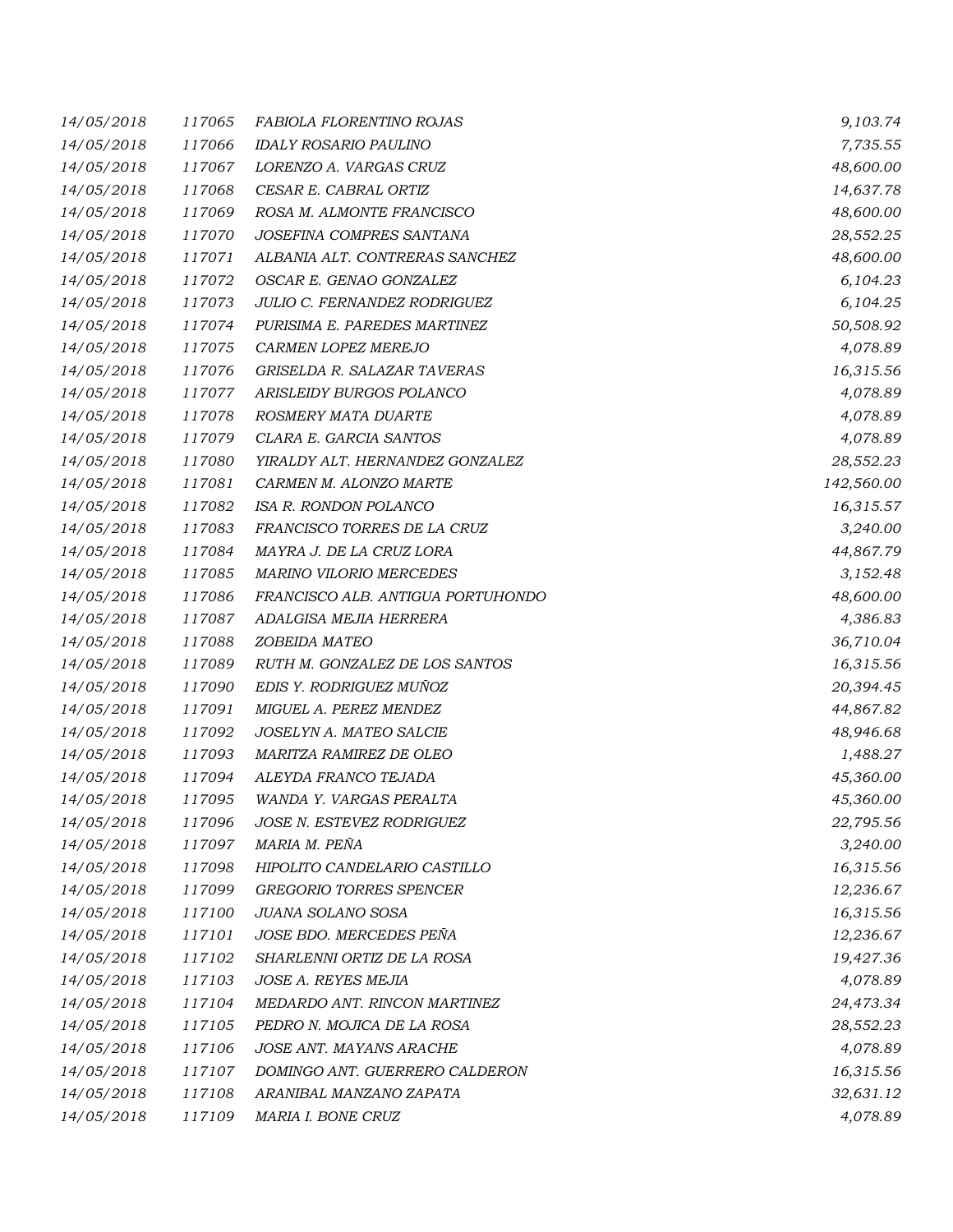| 14/05/2018 | 117110 | MABELYN F. BERNARD ORTIZ          | 10,629.80  |
|------------|--------|-----------------------------------|------------|
| 14/05/2018 | 117111 | ANTHONY A. RODRIGUEZ PAULINO      | 10,629.80  |
| 14/05/2018 | 117112 | CELIA ALT. ROJAS NUÑEZ            | 93,814.47  |
| 14/05/2018 | 117113 | YOKARY I. GAUTREAUX DE LA CRUZ    | 16,315.56  |
| 14/05/2018 | 117114 | AMAURIS A. PEÑA GARCIA            | 28,552.23  |
| 14/05/2018 | 117115 | ROSA H. NUÑEZ MERCEDES            | 248,812.44 |
| 14/05/2018 | 117116 | OFELIA ALCANTARA GARCIA           | 12,236.67  |
| 14/05/2018 | 117117 | ROSSEMARY HENRIQUEZ LEYBA         | 7,448.51   |
| 14/05/2018 | 117118 | OSCAR MOQUETE CUEVAS              | 24,473.36  |
| 14/05/2018 | 117119 | MARGARITA DE LOS S. REYES PAULINO | 8,157.78   |
| 14/05/2018 | 117120 | VIRGINIA F. PERALTA HERRERA       | 8,157.78   |
| 15/05/2018 | 117121 | TIRSO J. JIMENEZ CABRERA          | 10,253.04  |
| 15/05/2018 | 117122 | <b>GENESIS BATISTA LORA</b>       | 926.12     |
| 15/05/2018 | 117123 | LETICIA E. MATOS GARCIA           | 767.35     |
| 15/05/2018 | 117124 | CHRISTIAN P. CARTAGENA GARCIA     | 14,038.35  |
| 15/05/2018 | 117125 | JOAN ML. DEL ROSARIO BAUTISTA     | 48,693.51  |
| 15/05/2018 | 117126 | ODETTE C. ORTIZ PEREZ             | 1,847.35   |
| 15/05/2018 | 117127 | <b>BRENDA GOMEZ PEGUERO</b>       | 46,895.00  |
| 15/05/2018 | 117128 | ANNY L. ROBLES CABA               | 3,359.00   |
| 15/05/2018 | 117129 | <b>VIANSY MARTINEZ TEJADA</b>     | 1,582.00   |
| 15/05/2018 | 117130 | CONSEJO DEL PODER JUDICIAL        | 20,568.93  |
| 15/05/2018 | 117131 | CONSEJO DEL PODER JUDICIAL        | 54,324.94  |
| 15/05/2018 | 117132 | COOPNASEJU                        | 8,164.12   |
| 18/05/2018 | 117133 | SARA CONTRERAS TORIBIO            | 2,096.00   |
| 18/05/2018 | 117134 | MARIANO GERMAN MEJIA              | 296,917.13 |
| 18/05/2018 | 117135 | FRANCISCO ANT. JEREZ MENA         | 289,334.77 |
| 18/05/2018 | 117136 | JOSE A. CRUCETA ALMANZAR          | 281,736.37 |
| 18/05/2018 | 117137 | EDGARDO HERNANDEZ MEJIA           | 237,211.06 |
| 18/05/2018 | 117138 | ROBERT C. PLACENCIA ALVAREZ       | 286,362.74 |
| 18/05/2018 | 117139 | SARA I. HENRIQUEZ MARIN           | 231,509.69 |
| 18/05/2018 | 117140 | ARIEL A. VOLQUEZ MATOS            | 7,031.29   |
| 18/05/2018 | 117141 | FRANCISCO ANT. JEREZ MENA         | 289,334.77 |
| 21/05/2018 | 117142 | GLORIA A. QUERO CABRERA           | 8,667.32   |
| 21/05/2018 | 117143 | NORA A. SOSA MARTINEZ             | 7,363.48   |
| 21/05/2018 | 117144 | SONIA CORADIN                     | 6,018.18   |
| 21/05/2018 | 117145 | CARLOS FLORES DE JESUS            | 19,903.10  |
| 21/05/2018 | 117146 | LILIAN M. DIAZ GIL                | 7,682.27   |
| 21/05/2018 | 117147 | LOURDES M. LORA MEJIA             | 24,152.04  |
| 21/05/2018 | 117148 | ROSA REYNOSO                      | 6,018.18   |
| 21/05/2018 | 117149 | SENOVIA ARIAS                     | 6,018.18   |
| 21/05/2018 | 117150 | RAMONA DIAZ                       | 6,018.18   |
| 21/05/2018 | 117151 | MARIA M. PIMENTEL FABIAN          | 6,018.18   |
| 21/05/2018 | 117152 | LUZ DEL C. MONTANO                | 6,018.18   |
| 21/05/2018 | 117153 | ELIGIA DE LA CRUZ                 | 4,979.47   |
| 21/05/2018 | 117154 | OLGA M. ROSARIO V.                | 3,063.04   |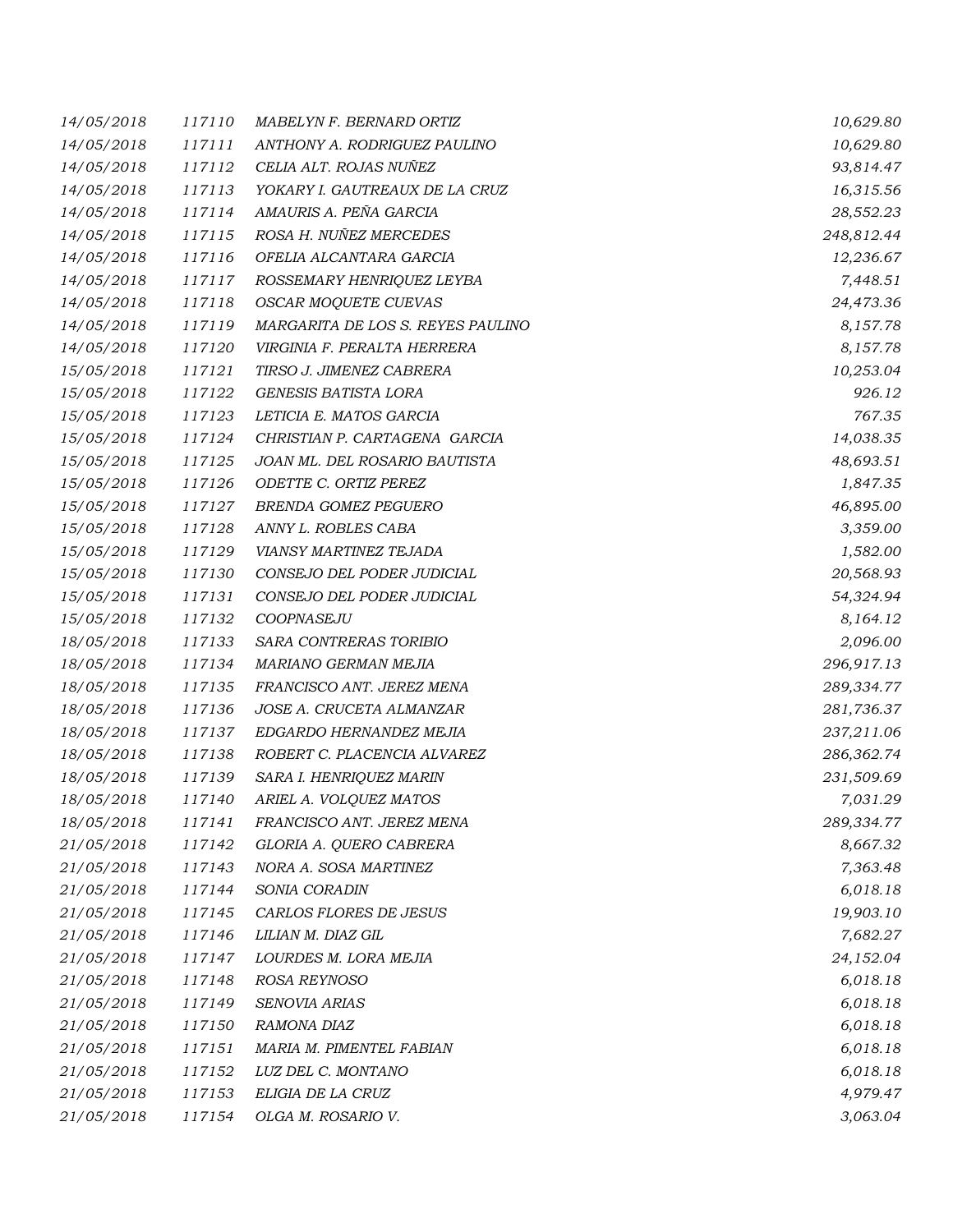| 21/05/2018 | 117155 | IRIS RODRIGUEZ P.                    | 6,018.18  |
|------------|--------|--------------------------------------|-----------|
| 21/05/2018 | 117156 | CARMEN POLANCO                       | 6,018.18  |
| 21/05/2018 | 117157 | ANA FCA. FELIZ SANCHEZ               | 6,018.18  |
| 21/05/2018 | 117158 | ALTAGRACIA A. RODRIGUEZ VICTORIA     | 6,018.18  |
| 21/05/2018 | 117159 | MILTA ANT. RODRIGUEZ SANTOS          | 6,018.18  |
| 21/05/2018 | 117160 | OLGA E. DIAZ DIAZ                    | 6,018.18  |
| 21/05/2018 | 117161 | JOSEFA R. BLANCO                     | 6,018.18  |
| 21/05/2018 | 117162 | MARIA DEL R. CUELLO PARADIS          | 18,676.66 |
| 21/05/2018 | 117163 | MELBA FCA. HENRIQUEZ GUZMAN          | 6,018.18  |
| 21/05/2018 | 117164 | ESTHER M. AMOR PEÑA                  | 6,018.18  |
| 21/05/2018 | 117165 | FRANCIA C. MARTINEZ DRULLARD         | 21,441.25 |
| 21/05/2018 | 117166 | AMELIA DEL ORBE PEÑA                 | 3,054.30  |
| 21/05/2018 | 117167 | <b>BIENVENIDA BELLIARD</b>           | 36,119.77 |
| 21/05/2018 | 117168 | PACO PEREZ REYES                     | 6,018.18  |
| 21/05/2018 | 117169 | ROSA J. DE LOS SANTOS G.             | 6,018.18  |
| 21/05/2018 | 117170 | CARMEN L. PERALTA CASTELLANOS        | 6,018.18  |
| 21/05/2018 | 117171 | FIDIAS GONZALEZ VICIOSO              | 5,418.18  |
| 21/05/2018 | 117172 | ISABEL E. DE LOS SANTOS GOMEZ        | 6,018.18  |
| 21/05/2018 | 117173 | LUIS E. MOREL POUERIE                | 36,642.28 |
| 21/05/2018 | 117174 | YOLANDA E. DE WINDT DE GAUTREAU      | 12,993.40 |
| 21/05/2018 | 117175 | SENAIDA A. ALVAREZ PEREZ             | 6,018.18  |
| 21/05/2018 | 117176 | YDALIA PORTORREAL                    | 6,018.18  |
| 21/05/2018 | 117177 | MARTA N. MONTAS RAMIREZ              | 4,787.18  |
| 21/05/2018 | 117178 | HILDA CARRASCO PEREZ                 | 6,018.18  |
| 21/05/2018 | 117179 | LUZ M. DEL CARMEN RODRIGUEZ GAUTREAU | 6,018.18  |
| 21/05/2018 | 117180 | CRISTINO RODRIGUEZ                   | 6,018.18  |
| 21/05/2018 | 117181 | MAXIMO S. ROSARIO RODRIGUEZ          | 6,018.18  |
| 21/05/2018 | 117182 | RAFAEL CONTRERAS CONTRERAS           | 6,018.18  |
| 21/05/2018 | 117183 | VIRGINIA SUERO ESPINAL               | 3,253.94  |
| 21/05/2018 | 117184 | JOSEFA A. CUESTA DE MAÑON            | 6,929.81  |
| 21/05/2018 | 117185 | ANA M. BAUTISTA                      | 6,018.18  |
| 21/05/2018 | 117186 | MIRELLA DE LA ROSA DOMINGUEZ         | 6,018.18  |
| 21/05/2018 | 117187 | DORA H. STERLING VAZQUEZ             | 6,018.18  |
| 21/05/2018 | 117188 | JOSEFINA SUAZO ABREU                 | 32,621.32 |
| 21/05/2018 | 117189 | ALTAGRACIA A. GIL NOBLE              | 6,018.18  |
| 21/05/2018 | 117190 | RAFAELA DE JS. PEÑA LORA             | 2,983.72  |
| 21/05/2018 | 117191 | <b>LEON FLORES</b>                   | 32,440.83 |
| 21/05/2018 | 117192 | MARIA A. PAULINO MARTE               | 6,018.18  |
| 21/05/2018 | 117193 | CESAR A. VALLEJO NICOLAS             | 3,967.57  |
| 21/05/2018 | 117194 | LUCIA M. REYES PEREZ                 | 17,301.77 |
| 21/05/2018 | 117195 | <b>MERCEDES HIRALDO</b>              | 6,018.18  |
| 21/05/2018 | 117196 | RAMONA FLORES DE MATOS               | 4,880.68  |
| 21/05/2018 | 117197 | ELOISA NUÑEZ DE GONZALEZ             | 11,519.20 |
| 21/05/2018 | 117198 | MIREYA CAPELLAN A.                   | 6,018.18  |
| 21/05/2018 | 117199 | LUZ DEL C. SANCHEZ CALDERON          | 6,018.18  |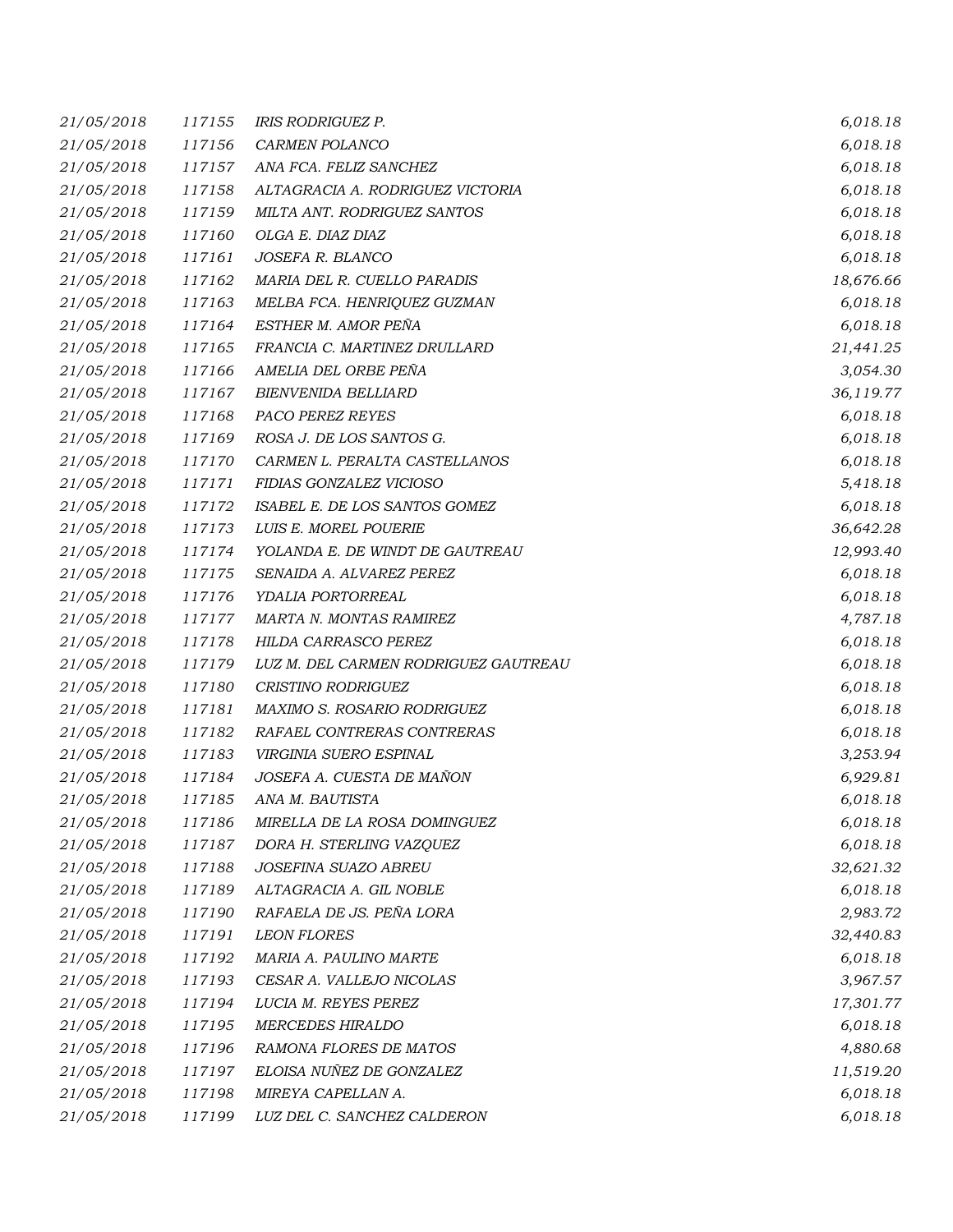| 21/05/2018 | 117200 | <b>INES MDES. REYES CABRERA</b>      | 6,018.18  |
|------------|--------|--------------------------------------|-----------|
| 21/05/2018 | 117201 | SILVESTRE COCO                       | 5,718.18  |
| 21/05/2018 | 117202 | ELISA VIVIECA                        | 6,018.18  |
| 21/05/2018 | 117203 | TERESA MORA DE LA ROSA               | 6,018.18  |
| 21/05/2018 | 117204 | PEDRO A. FERNANDEZ SALCEDO           | 37,938.19 |
| 21/05/2018 | 117205 | RAFAEL A. RODRIGUEZ GONZALEZ         | 27,900.61 |
| 21/05/2018 | 117206 | AFRICA E. SANTOS GUZMAN              | 6,018.18  |
| 21/05/2018 | 117207 | MILEDYS S. SOSA R.                   | 27,533.27 |
| 21/05/2018 | 117208 | MARCIANA ALT. RAMIREZ CORONA         | 17,179.09 |
| 21/05/2018 | 117209 | DAYSI R. VASQUEZ CRUZ                | 6,018.18  |
| 21/05/2018 | 117210 | CARMEN DE LOS A. LUCIANO GARCIA      | 4,278.10  |
| 21/05/2018 | 117211 | NEREYDA E. JAQUEZ LOZANO             | 6,018.18  |
| 21/05/2018 | 117212 | CARMEN L. SANTOS PIMENTEL            | 6,018.18  |
| 21/05/2018 | 117213 | AMERICA G. ESPINAL HUED              | 6,018.18  |
| 21/05/2018 | 117214 | RAMON ANT. CARABALLO ABREU           | 6,018.18  |
| 21/05/2018 | 117215 | CARLOS D. GARCIA GARCIA              | 6,018.18  |
| 21/05/2018 | 117216 | DULCE M. ESTEVEZ                     | 6,018.18  |
| 21/05/2018 | 117217 | MARIA DE LA C. CANELA CANELA         | 4,033.83  |
| 21/05/2018 | 117218 | FRANCISCO J. NUÑEZ GOMEZ             | 37,742.61 |
| 21/05/2018 | 117219 | MARIA G. DALMASI LORA                | 6,018.18  |
| 21/05/2018 | 117220 | CARMEN L. EDUARDO ICIANO             | 6,018.18  |
| 21/05/2018 | 117221 | CARMEN Y. COSME GUTIERREZ            | 3,498.67  |
| 21/05/2018 | 117222 | FRANCISCA R. PEREZ PEÑA              | 6,018.18  |
| 21/05/2018 | 117223 | ADRIANO GONZALEZ PANTALEON           | 4,587.57  |
| 21/05/2018 | 117224 | ANA J. LOPEZ GERMOSEN                | 6,018.18  |
| 21/05/2018 | 117225 | ROSAURA JULIA JIMENEZ DAJER DE LOPEZ | 26,372.75 |
| 21/05/2018 | 117226 | RAMONA DE JESUS ROSARIO              | 6,018.18  |
| 21/05/2018 | 117227 | MARIA A. CASTRO AGRAMONTE            | 6,018.18  |
| 21/05/2018 | 117228 | <b>AGUSTINA MARTE</b>                | 5,734.18  |
| 21/05/2018 | 117229 | EURIPIDES A. GARCIA GARCIA           | 36,436.81 |
| 21/05/2018 | 117230 | GENOVEVA I. ROSARIO                  | 6,018.18  |
| 21/05/2018 | 117231 | MARIA A. HONRADO BADIA               | 6,018.18  |
| 21/05/2018 | 117232 | MARIA ALT. RAMOS GARCIA              | 6,018.18  |
| 21/05/2018 | 117233 | JUAN ANT. SANCHEZ VILLA              | 3,769.99  |
| 21/05/2018 | 117234 | RAMONA JIMENEZ LIZARDO               | 6,018.18  |
| 21/05/2018 | 117235 | JOSEFA ALT. MEJIA MIESES             | 6,018.18  |
| 21/05/2018 | 117236 | ROSA PAREDES GARCIA                  | 6,018.18  |
| 21/05/2018 | 117237 | <b>GUARIONEX BRITO TAVERAS</b>       | 6,018.18  |
| 21/05/2018 | 117238 | PEDRO HERNANDEZ CRUCEY               | 6,018.18  |
| 21/05/2018 | 117239 | JUANA TRAVIESO VASQUEZ               | 6,018.18  |
| 21/05/2018 | 117240 | JUAN SEBASTIAN RODRIGUEZ             | 6,018.18  |
| 21/05/2018 | 117241 | AMELIA VALDEZ M.                     | 6,018.18  |
| 21/05/2018 | 117242 | VALENTIN SUAREZ G.                   | 6,018.18  |
| 21/05/2018 | 117243 | CAROLINA A. VICTORIA                 | 6,018.18  |
| 21/05/2018 | 117244 | FRANCISCA A. TEJADA                  | 6,018.18  |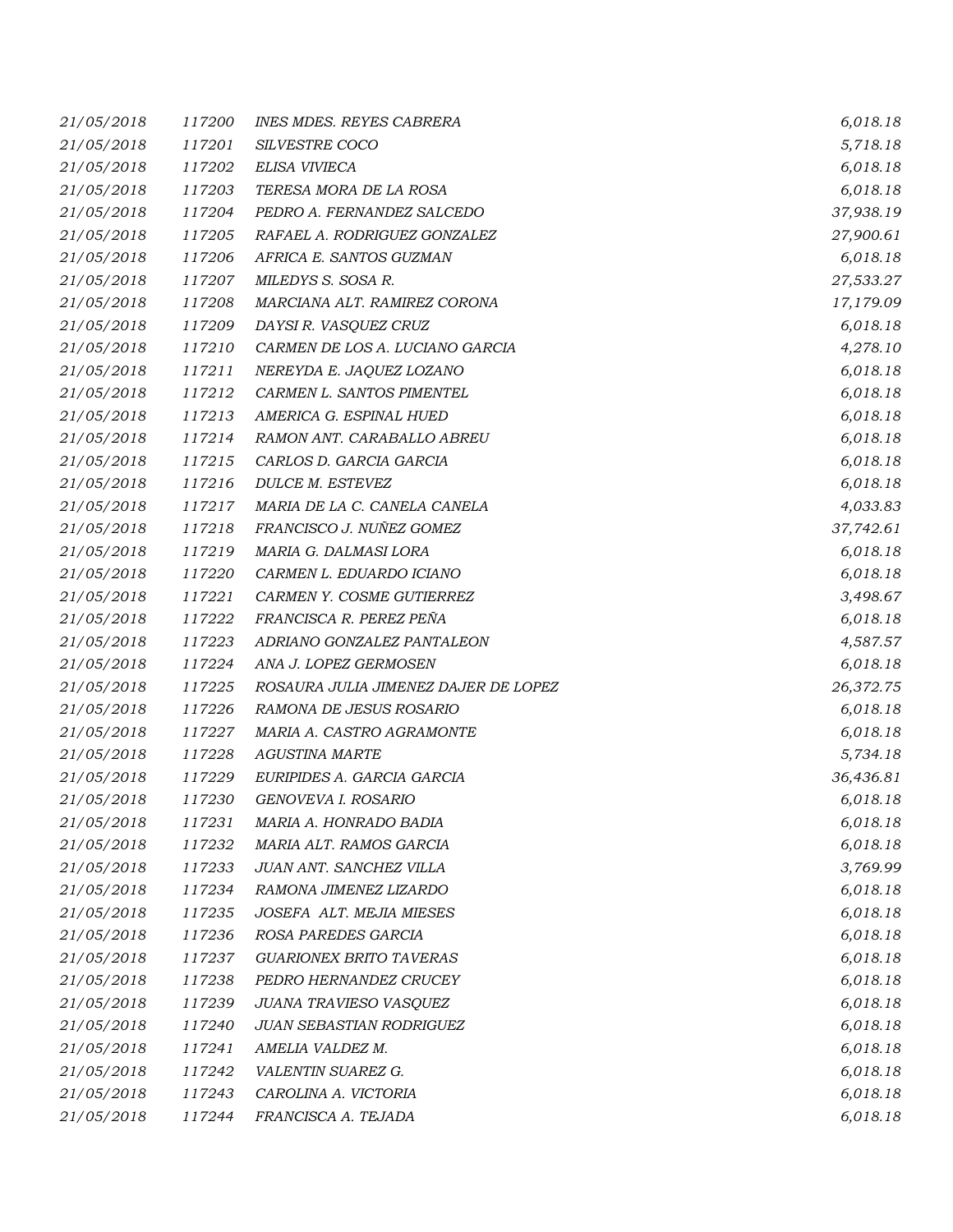| 21/05/2018 | 117245 | LOURDES M. NUÑEZ ROSARIO                | 6,018.18  |
|------------|--------|-----------------------------------------|-----------|
| 21/05/2018 | 117246 | JOSE P. FLORES M.                       | 9,998.46  |
| 21/05/2018 | 117247 | GREGORIO ARIAS CARRASCO                 | 21,709.26 |
| 21/05/2018 | 117248 | DAVID A. FELIZ FELIZ                    | 6,018.18  |
| 21/05/2018 | 117249 | MERCEDES SEGURA CUEVAS                  | 3,225.82  |
| 21/05/2018 | 117250 | NERY MEDINA DIAZ                        | 3,443.18  |
| 21/05/2018 | 117251 | MIGUELINA PEÑA MENDEZ                   | 2,959.62  |
| 21/05/2018 | 117252 | DOMINGO GUZMAN MORETA FELIZ             | 3,009.09  |
| 21/05/2018 | 117253 | RICHARDIN DE J. DOTEL                   | 7,490.44  |
| 21/05/2018 | 117254 | EUDES M. ENCARNACION FELIZ              | 6,018.18  |
| 21/05/2018 | 117255 | NEREIDA FLORIAN SANTANA                 | 6,018.18  |
| 21/05/2018 | 117256 | SERGIO OLIVERO FELIZ                    | 5,251.68  |
| 21/05/2018 | 117257 | ROSAURA FERRERAS FERRERAS               | 6,018.18  |
| 21/05/2018 | 117258 | NURIS M. NOVAS MATOS                    | 3,356.15  |
| 21/05/2018 | 117259 | <b>MIGUEL MEDINA PEREZ</b>              | 12,252.15 |
| 21/05/2018 | 117260 | LIVIO G. RIVAS                          | 6,018.18  |
| 21/05/2018 | 117261 | BIENVENIDA VELOZ                        | 6,018.18  |
| 21/05/2018 | 117262 | EUGENIA PEREZ SANTANA                   | 5,592.46  |
| 21/05/2018 | 117263 | PEDRO REYES MEDINA                      | 5,718.18  |
| 21/05/2018 | 117264 | FELICIA CUEVAS CARVAJAL                 | 3,696.13  |
| 21/05/2018 | 117265 | <b>JUSTO FERRERAS PEREZ</b>             | 6,018.18  |
| 21/05/2018 | 117266 | VICTOR R. CONCEPCION ROMERO             | 6,018.18  |
| 21/05/2018 | 117267 | ADELFA A. HERRERA TERRERO               | 6,018.18  |
| 21/05/2018 | 117268 | SENEO MONTERO MONTAS                    | 5,718.18  |
| 21/05/2018 | 117269 | XIOMARA A. MONTERO JIMENEZ              | 5,534.11  |
| 21/05/2018 | 117270 | RAMON A. MORETA                         | 5,618.18  |
| 21/05/2018 | 117271 | SIMONA FAMILIA ZABALA                   | 4,377.98  |
| 21/05/2018 | 117272 | VENECIA RUIZ MATEO                      | 5,518.18  |
| 21/05/2018 | 117273 | AUGUSTO E. OVIEDO PEÑA                  | 7,123.54  |
| 21/05/2018 | 117274 | ANERTA ALT. RODRIGUEZ                   | 32,683.32 |
| 21/05/2018 | 117275 | RAMON A. GUTIERREZ GARCIA               | 6,018.18  |
| 21/05/2018 | 117276 | JUAN DE LA C. TEJEDA ACOSTA             | 10,020.54 |
| 21/05/2018 | 117277 | JUANA LUCIA A. SANCHEZ G.               | 6,018.18  |
| 21/05/2018 | 117278 | ANTHIA M. REYES JIMENEZ                 | 5,618.18  |
| 21/05/2018 | 117279 | MANUEL E. SOSA CRUZ                     | 5,518.18  |
| 21/05/2018 | 117280 | DANIEL MEDINA BELLIARD                  | 6,018.18  |
| 21/05/2018 | 117281 | LUCILA NUÑEZ CASTRO                     | 6,018.18  |
| 21/05/2018 | 117282 | ANA M. BAEZ ROSARIO                     | 6,018.18  |
| 21/05/2018 | 117283 | RAMONA REYES CARRASCO                   | 6,018.18  |
| 21/05/2018 | 117284 | ELBA H. VARGAS FRIAS                    | 6,018.18  |
| 21/05/2018 | 117285 | EVARISTO JIMENEZ FIGUEREO               | 10,720.63 |
| 21/05/2018 | 117286 | GUARINA E. MERCEDES HERNANDEZ FERDINARD | 6,018.18  |
| 21/05/2018 | 117287 | ENEIDA DOMINGUEZ                        | 6,018.18  |
| 21/05/2018 | 117288 | JOSEFINA GURIDIS POZO                   | 6,018.18  |
| 21/05/2018 | 117289 | LUIS J. BOURGET FROMETA                 | 38,387.50 |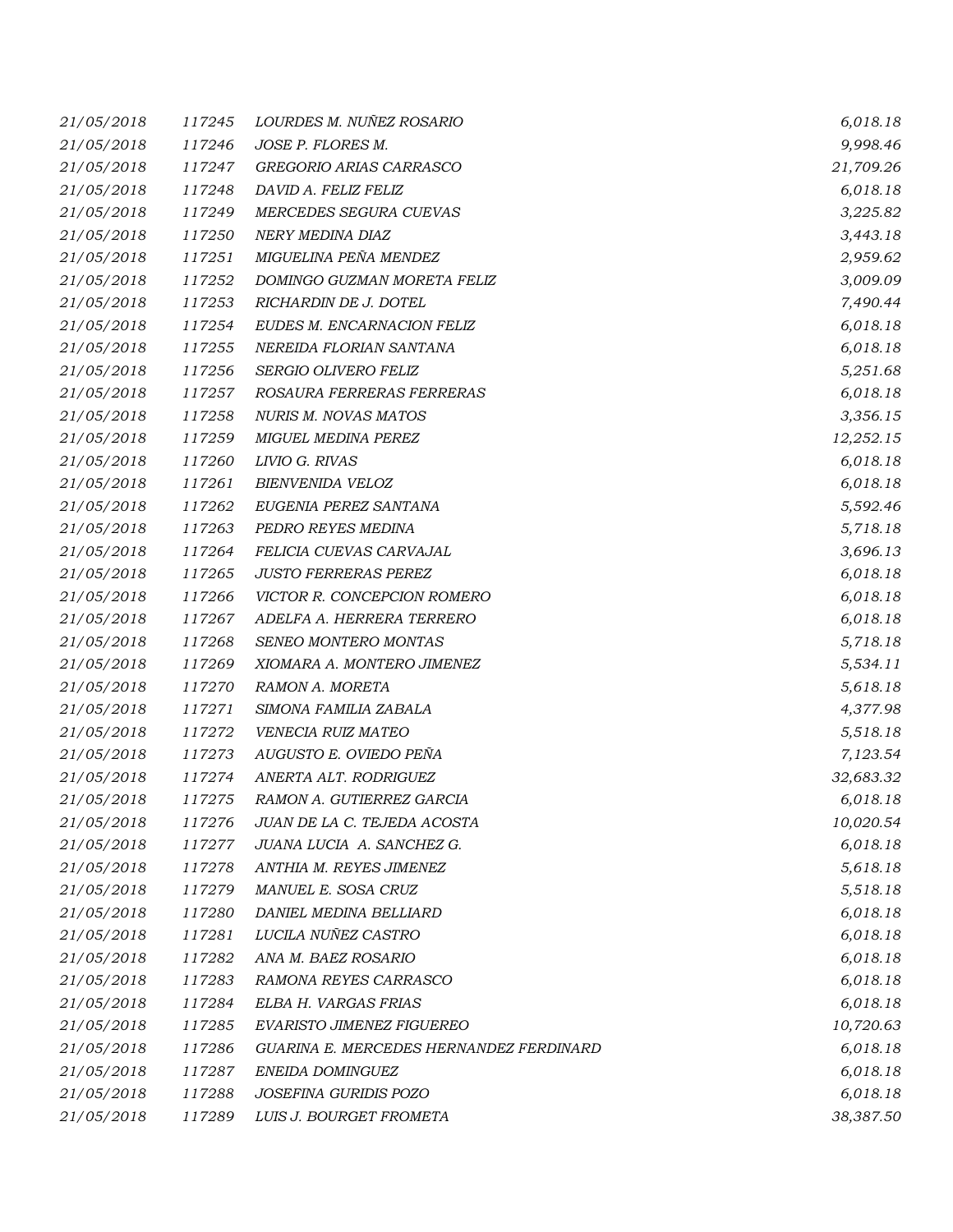| 21/05/2018 | 117290 | RUTH MONTALVO FRANCISCO                  | 29,497.03 |
|------------|--------|------------------------------------------|-----------|
| 21/05/2018 | 117291 | ROSARIO N. ARIAS GERMAN                  | 6,018.18  |
| 21/05/2018 | 117292 | ELIDA E. SANCHEZ NINA                    | 16,855.44 |
| 21/05/2018 | 117293 | ALTAGRACIA M. PLACENCIO FORTUNA          | 6,018.18  |
| 21/05/2018 | 117294 | ARGENTINA ORTIZ PERDOMO                  | 1,889.46  |
| 21/05/2018 | 117295 | CARMELA MATOS TEJEDA                     | 6,018.18  |
| 21/05/2018 | 117296 | MARIA SEVERINO DE LEON                   | 6,018.18  |
| 21/05/2018 | 117297 | <b>JULIANA PINEDA</b>                    | 6,018.18  |
| 21/05/2018 | 117298 | MARITZA MEJIA DUVERGE                    | 5,418.18  |
| 21/05/2018 | 117299 | <b>JOSEFA REYES APONTE</b>               | 6,018.18  |
| 21/05/2018 | 117300 | CARMEN MA. MORALES MORALES               | 5,518.18  |
| 21/05/2018 | 117301 | <b>JULIA ARRIAGA PONTIER</b>             | 5,718.18  |
| 21/05/2018 | 117302 | HILDA L. LAMARCHE UBIERA                 | 3,159.48  |
| 21/05/2018 | 117303 | EDELMIRA RAMIREZ DE ESPINAL              | 6,018.18  |
| 21/05/2018 | 117304 | LUCINDA ESPINAL                          | 5,834.18  |
| 21/05/2018 | 117305 | CARMEN A. CASADO MARTINEZ                | 6,018.18  |
| 21/05/2018 | 117306 | JUANA JIMENEZ E.                         | 6,018.18  |
| 21/05/2018 | 117307 | SILVESTRE COCO                           | 5,718.18  |
| 21/05/2018 | 117308 | FELIX R. CUEVAS RUFINO                   | 1,003.03  |
| 21/05/2018 | 117309 | <b>JULIO H. HERRERA MATOS</b>            | 1,103.33  |
| 21/05/2018 | 117310 | MANUEL A. LEMONIER JIMENEZ               | 495.88    |
| 21/05/2018 | 117311 | INES JOSE G.                             | 922.18    |
| 21/05/2018 | 117312 | YASMERY JAQUEZ TIFA                      | 6,804.33  |
| 21/05/2018 | 117313 | JOEL ANT. DIAZ FRANCISCO                 | 2,333.67  |
| 21/05/2018 | 117314 | MELIANNA LORENZO MEDINA                  | 491.88    |
| 21/05/2018 | 117315 | BANCO DE RESERVAS DE LA REP. DOMINICANA  | 19,383.17 |
| 21/05/2018 | 117316 | CONSEJO DEL PODER JUDICIAL               | 24,512.77 |
| 21/05/2018 | 117317 | CONSEJO DEL PODER JUDICIAL               | 18,915.50 |
| 22/05/2018 | 117318 | LUIS MARIÑEZ PEÑA                        | 18,813.29 |
| 22/05/2018 | 117319 | GISBEL AQUINO MARIÑEZ                    | 25,091.92 |
| 22/05/2018 | 117320 | <b>BLAISE VLADIMIR MILLERS</b>           | 32,856.20 |
| 22/05/2018 | 117321 | PEDRO ANT. BATISTA ABREU                 | 21,016.89 |
| 22/05/2018 | 117322 | JOAQUIN A. MENDEZ MEJIA                  | 38,311.58 |
| 22/05/2018 | 117323 | FREDDY A. PEREZ DE LA CRUZ               | 15,040.65 |
| 22/05/2018 | 117324 | YASMERY JAQUEZ TIFA                      | 30,649.64 |
| 22/05/2018 | 117325 | LUZ Z. CONCE OLIVARES                    | 37,976.96 |
| 22/05/2018 | 117326 | KRISTIAN D. RAMIREZ ROA                  | 10,023.23 |
| 22/05/2018 | 117327 | MELVIN A. SANTOS MEDINA                  | 37,444.33 |
| 22/05/2018 | 117328 | ROSEDDY F. PIÑA VELEZ                    | 37,951.00 |
| 22/05/2018 | 117329 | SONIA Y. RODRIGUEZ DE LA ROSA            | 21,379.68 |
| 22/05/2018 | 117330 | LIZ C. ERARTE DE LA ROSA                 | 31,685.36 |
| 22/05/2018 | 117331 | JHONATAN RODRIGUEZ GARCIA                | 10,592.11 |
| 22/05/2018 | 117332 | IRMA ENCARNACION DE LEON                 | 14,889.14 |
| 22/05/2018 | 117333 | <b>INSTITUTO DE AUXILIOS Y VIVIENDAS</b> | 0.00      |
| 22/05/2018 | 117334 | FONDO DE PENSIONES Y JUBILACIONES        | 0.00      |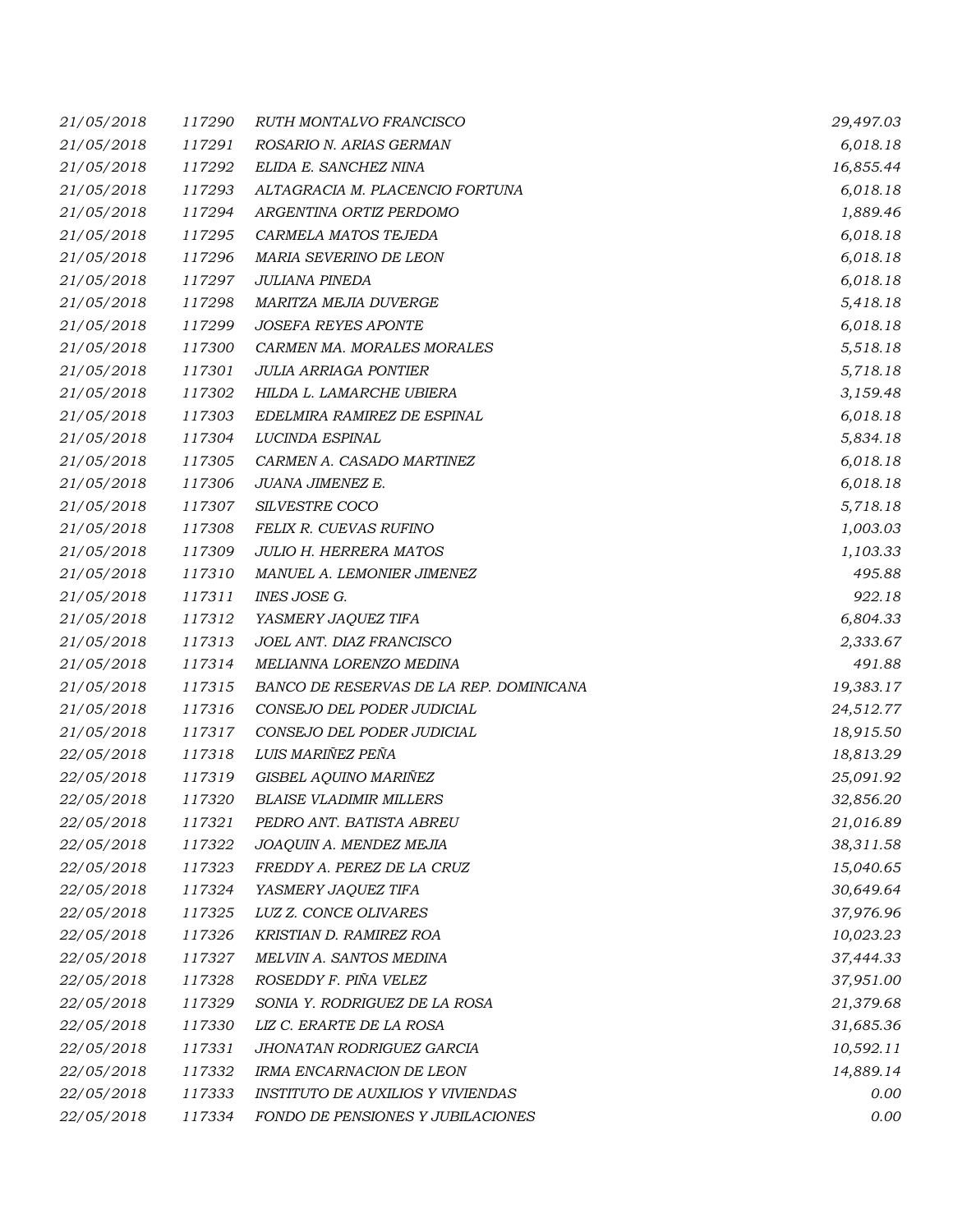| 22/05/2018 | 117335 | CONSEJO DEL PODER JUDICIAL               | 8,050.94   |
|------------|--------|------------------------------------------|------------|
| 22/05/2018 | 117336 | <b>INSTITUTO DE AUXILIOS Y VIVIENDAS</b> | 150.00     |
| 22/05/2018 | 117337 | FONDO DE PENSIONES Y JUBILACIONES        | 9,979.93   |
| 22/05/2018 | 117338 | CABO. MIRKIN ENCARNACION OGANDO          | 3,600.00   |
| 22/05/2018 | 117339 | RASO. CARMEN Y. VARGAS FLORIAN           | 3,600.00   |
| 22/05/2018 | 117340 | 2DO. TTE. MARTIN G. RODRIGUEZ ESPINO     | 6,000.00   |
| 22/05/2018 | 117341 | 2DO. TTE. CINDY F. FABIAN SANTOS         | 5,400.00   |
| 22/05/2018 | 117342 | SGTO. MR. MIRCIADES MALLEN VALDEZ        | 4,400.00   |
| 23/05/2018 | 117343 | ENIDIA A. OLIVAREZ BONIFACIO             | 124,085.80 |
| 23/05/2018 | 117344 | CLAUDIA A. CANAAN DIAZ                   | 42,266.67  |
| 23/05/2018 | 117345 | JOSE ML. VIZCAINO VILLAR                 | 13,364.59  |
| 23/05/2018 | 117346 | FERNANDO B. GONZALEZ UCETA               | 18,463.00  |
| 23/05/2018 | 117347 | ERINELSON ALMONTE DIAZ                   | 8,232.00   |
| 23/05/2018 | 117348 | COOPNASEJU                               | 176,411.65 |
| 23/05/2018 | 117349 | CONSEJO DEL PODER JUDICIAL               | 2,087.40   |
| 23/05/2018 | 117350 | CONSEJO DEL PODER JUDICIAL               | 2,625.00   |
| 23/05/2018 | 117351 | ANDRES DE JESUS ROSARIO REYES            | 171,909.59 |
| 23/05/2018 | 117352 | CONSEJO DEL PODER JUDICIAL               | 50,327.39  |
| 23/05/2018 | 117353 | CONSEJO DEL PODER JUDICIAL               | 14,636.16  |
| 24/05/2018 | 117354 | CONSEJO DEL PODER JUDICIAL               | 13,081.00  |
| 24/05/2018 | 117355 | CONSEJO DEL PODER JUDICIAL               | 3,981.90   |
| 24/05/2018 | 117356 | <b>INSTITUTO DE AUXILIOS Y VIVIENDAS</b> | 175.00     |
| 24/05/2018 | 117357 | FONDO DE PENSIONES Y JUBILACIONES        | 95,868.49  |
| 24/05/2018 | 117358 | COOPNASEJU                               | 152,965.15 |
| 24/05/2018 | 117359 | CONSEJO DEL PODER JUDICIAL               | 1,137.50   |
| 24/05/2018 | 117360 | COOPNASEJU                               | 63,118.00  |
| 24/05/2018 | 117361 | CONSEJO DEL PODER JUDICIAL               | 79,004.59  |
| 25/05/2018 | 117362 | ROSY A. TEJADA JIMENEZ                   | 10,629.80  |
| 25/05/2018 | 117363 | PATRICIA REYNOSO CASTRO                  | 9,103.74   |
| 25/05/2018 | 117364 | MARIBEL MARTINEZ VERAS                   | 8,929.60   |
| 25/05/2018 | 117365 | MERY C. MATTA HILARIO                    | 57,104.49  |
| 25/05/2018 | 117366 | NELSON B. DE LA ROSA PAULINO             | 73,420.06  |
| 25/05/2018 | 117367 | BADIA A. WEHBE GUZMAN                    | 57,104.49  |
| 25/05/2018 | 117368 | FRANCIA Y. CLASE CLASE                   | 44,867.82  |
| 25/05/2018 | 117369 | BRACILIA DEL C. CORTES RAPOSO            | 4,078.89   |
| 25/05/2018 | 117370 | ILCANIA Y. CABRERA CABRERA               | 7,735.55   |
| 25/05/2018 | 117371 | LIDIA A. PUIG FRANCISCO                  | 28,552.23  |
| 25/05/2018 | 117372 | CANDIDA OLIVO                            | 89,735.61  |
| 25/05/2018 | 117373 | JUAN ANT. REYES UREÑA                    | 57,104.49  |
| 25/05/2018 | 117374 | SENIA MONTERO ALVAREZ                    | 36,710.01  |
| 25/05/2018 | 117375 | ROSA MA. PAREDES CALCAÑO                 | 28,552.23  |
| 25/05/2018 | 117376 | ELIZABETH MARTE LIRIO                    | 51,840.00  |
| 25/05/2018 | 117377 | ANA R. DE LEON GUZMAN                    | 51,840.00  |
| 25/05/2018 | 117378 | FABIOLA FLORENTINO ROJAS                 | 9,103.74   |
| 25/05/2018 | 117379 | <b>IDALY ROSARIO PAULINO</b>             | 2,812.92   |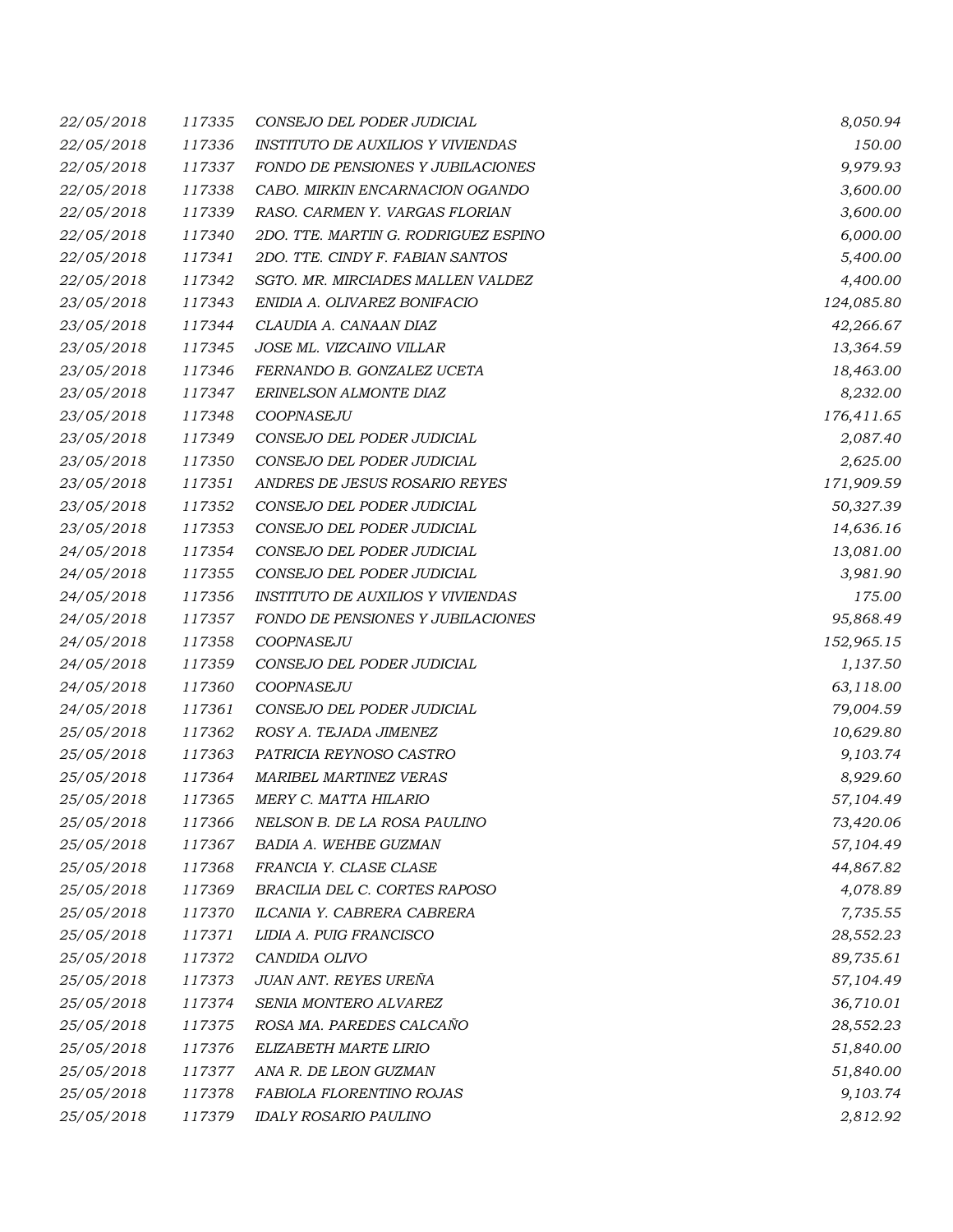| 25/05/2018 | 117380 | LORENZO A. VARGAS CRUZ            | 51,840.00  |
|------------|--------|-----------------------------------|------------|
| 25/05/2018 | 117381 | MODESTO R. CAMACHO SANTANA        | 89,735.61  |
| 25/05/2018 | 117382 | MILTON C. MONTES POLANCO          | 20,394.45  |
| 25/05/2018 | 117383 | ROSA M. ALMONTE FRANCISCO         | 51,840.00  |
| 25/05/2018 | 117384 | BERNARDINA PEÑA JIMENEZ           | 8,157.78   |
| 25/05/2018 | 117385 | GRISELDA R. SALAZAR TAVERAS       | 52,910.01  |
| 25/05/2018 | 117386 | HILARIO H. CASTILLO CEBALLO       | 4,078.89   |
| 25/05/2018 | 117387 | ALBANIA ALT. CONTRERAS SANCHEZ    | 38,880.00  |
| 25/05/2018 | 117388 | OSCAR E. GENAO GONZALEZ           | 1,664.79   |
| 25/05/2018 | 117389 | JULIO C. FERNANDEZ RODRIGUEZ      | 1,664.79   |
| 25/05/2018 | 117390 | ADALGISA M. TEJADA DE AZA         | 272,160.00 |
| 25/05/2018 | 117391 | JOSE F. THEN REINOSO              | 73,420.02  |
| 25/05/2018 | 117392 | PABLO ALB. MERCEDES SUAREZ        | 8,157.78   |
| 25/05/2018 | 117393 | YESENIA MA. GARCIA DE LEON        | 67,663.35  |
| 25/05/2018 | 117394 | CARMEN M. ALONZO MARTE            | 19,440.00  |
| 25/05/2018 | 117395 | ISA R. RONDON POLANCO             | 8,157.78   |
| 25/05/2018 | 117396 | FRANCISCO TORRES DE LA CRUZ       | 97,200.00  |
| 25/05/2018 | 117397 | MAYRA J. DE LA CRUZ LORA          | 44,867.82  |
| 25/05/2018 | 117398 | AMARILIS GRULLON REYNOSO          | 32,549.55  |
| 25/05/2018 | 117399 | SANTA ENCARNACION DE LOS SANTOS   | 1,650.43   |
| 25/05/2018 | 117400 | FRANCISCO ALB. ANTIGUA PORTUHONDO | 51,840.00  |
| 25/05/2018 | 117401 | ALBANIA ANT. CORNIEL GARCIA       | 28,552.23  |
| 25/05/2018 | 117402 | JOSE A. MONEGRO BERGES            | 4,078.89   |
| 25/05/2018 | 117403 | LIBIS M. MEREJO PEREZ             | 57,104.49  |
| 25/05/2018 | 117404 | RUTH M. GONZALEZ DE LOS SANTOS    | 73,420.02  |
| 25/05/2018 | 117405 | JUANA M. CONCEPCION MORETA        | 48,946.69  |
| 25/05/2018 | 117406 | JOSELYN A. MATEO SALCIE           | 40,788.90  |
| 25/05/2018 | 117407 | DOMINGA T. MORILLO MONTERO        | 4,078.89   |
| 25/05/2018 | 117408 | SERVIO ANT. MONTILLA MONTILLA     | 20,394.45  |
| 25/05/2018 | 117409 | DIOGENES OGANDO OGANDO            | 16,315.56  |
| 25/05/2018 | 117410 | SONIA N. CARRASCO ANDUJAR         | 4,078.89   |
| 25/05/2018 | 117411 | JAVIERCA ANT. GOMEZ               | 233,280.00 |
| 25/05/2018 | 117412 | CESAR ANT. FRANCO PEÑA            | 57,104.49  |
| 25/05/2018 | 117413 | RAMON ALB. ROMANO CONTRERAS       | 65,262.24  |
| 25/05/2018 | 117414 | TOMAS TAVERAS PEREZ               | 8,157.78   |
| 25/05/2018 | 117415 | THELMA V. REYES GARCIA            | 24,473.34  |
| 25/05/2018 | 117416 | STEFANY P. GARCIA JEREZ           | 64,697.27  |
| 25/05/2018 | 117417 | ALEJANDRINA CORDERO               | 10,417.87  |
| 25/05/2018 | 117418 | PILAR RODRIGUEZ MARTINEZ          | 2,942.09   |
| 25/05/2018 | 117419 | JOSE BDO. MERCEDES PEÑA           | 4,078.89   |
| 25/05/2018 | 117420 | SHARLENNI ORTIZ DE LA ROSA        | 6,893.58   |
| 25/05/2018 | 117421 | JOSÉ ML. NARANJO DE LA CRUZ       | 11,553.08  |
| 25/05/2018 | 117422 | PEDRO N. MOJICA DE LA ROSA        | 8,157.78   |
| 25/05/2018 | 117423 | DIGNA E. POLANCO NOVAS            | 11,280.40  |
| 25/05/2018 | 117424 | MARIA I. BONE CRUZ                | 4,078.89   |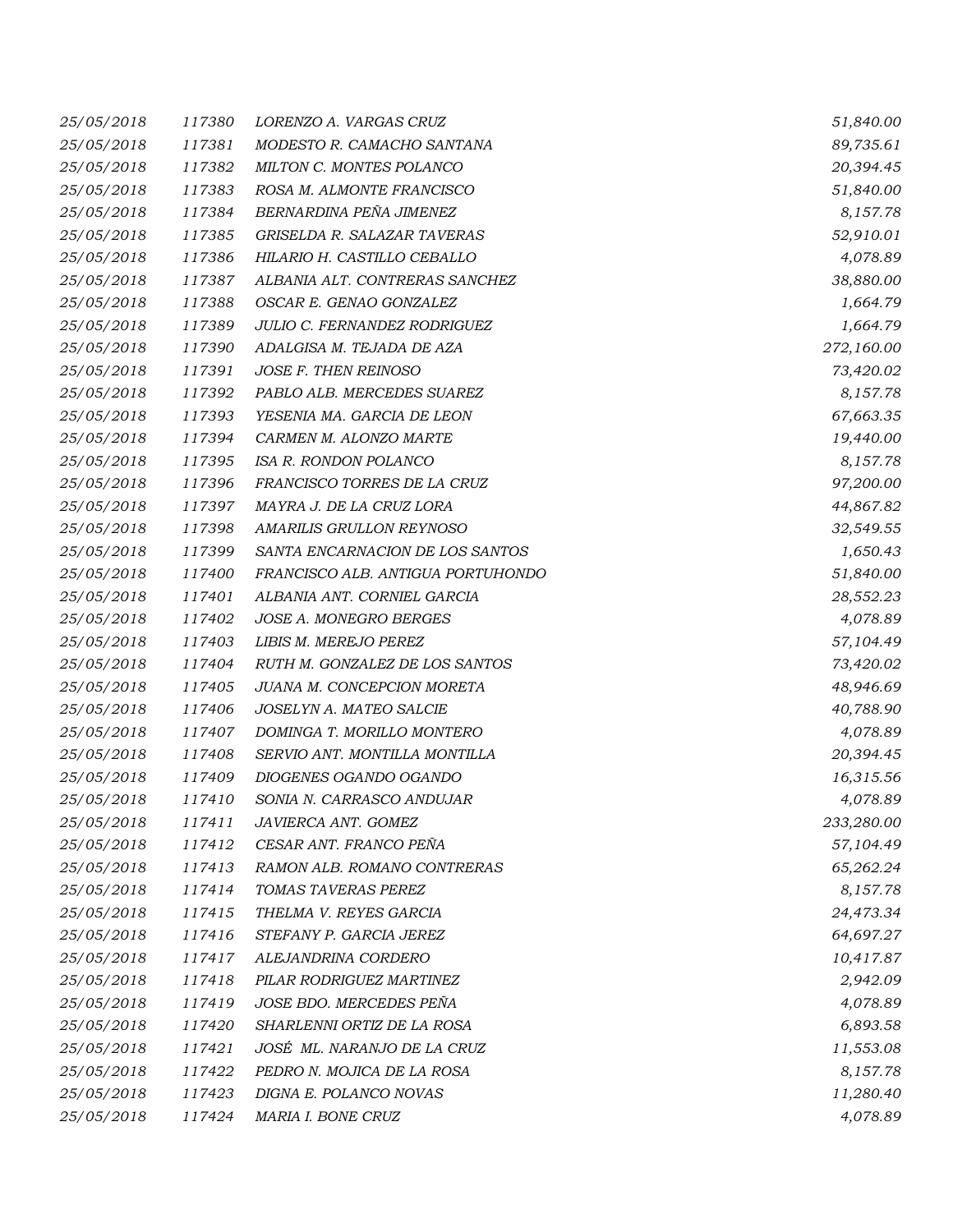| 25/05/2018 | 117425 | EUGENIA A. MEDINA RODRIGUEZ              | 40,108.10     |
|------------|--------|------------------------------------------|---------------|
| 25/05/2018 | 117426 | MABELYN F. BERNARD ORTIZ                 | 10,629.80     |
| 25/05/2018 | 117427 | ANTHONY A. RODRIGUEZ PAULINO             | 10,629.80     |
| 25/05/2018 | 117428 | YOCANDY MERAN FIGUEREO                   | 30,923.04     |
| 25/05/2018 | 117429 | CELIANNY R. DIAZ MATOS                   | 6,764.42      |
| 25/05/2018 | 117430 | PEDRO P. GARCIA VASQUEZ                  | 8,157.78      |
| 25/05/2018 | 117431 | AMAURIS A. PEÑA GARCIA                   | 16,315.57     |
| 25/05/2018 | 117432 | MARITZA DEL C. GARCIA GOMEZ              | 8,157.78      |
| 25/05/2018 | 117433 | OFELIA ALCANTARA GARCIA                  | 20,394.45     |
| 25/05/2018 | 117434 | VALENTINA A. MATOS DE LOS SANTOS         | 32,631.12     |
| 25/05/2018 | 117435 | OSCAR MOQUETE CUEVAS                     | 24,473.36     |
| 25/05/2018 | 117436 | MARGARITA DE LOS S. REYES PAULINO        | 8,157.78      |
| 25/05/2018 | 117437 | VIRGINIA F. PERALTA HERRERA              | 12,236.67     |
| 25/05/2018 | 117438 | ROSA E. ALMONTE R. DE VENTURA            | 16,315.56     |
| 25/05/2018 | 117439 | <b>HECTOR F. MARTINEZ</b>                | 12,236.67     |
| 25/05/2018 | 117440 | HAROLIN CASTILLO FRANCISCO               | 26,006.71     |
| 25/05/2018 | 117441 | MARIA E. ESTEVEZ MEJIA                   | 12,236.67     |
| 25/05/2018 | 117442 | REGINA SANCHEZ TORIBIO                   | 4,078.89      |
| 25/05/2018 | 117443 | <b>ABRAHAM GARCIA</b>                    | 20,394.45     |
| 29/05/2018 | 117444 | FONDO DE PENSIONES Y JUBILACIONES        | 24,318,312.21 |
| 29/05/2018 | 117445 | FONDO DE PENSIONES Y JUBILACIONES        | 0.00          |
| 29/05/2018 | 117446 | INSTITUTO NACIONAL DE LA VIVIENDA        | 0.00          |
| 29/05/2018 | 117447 | DOMINGA REYNOSO MOLINA                   | 0.00          |
| 29/05/2018 | 117448 | EMMACULADA N. DEL ORBE PEREZ             | 0.00          |
| 29/05/2018 | 117449 | YAHAIRA ALT. RAMOS QUEZADA               | 0.00          |
| 29/05/2018 | 117450 | YANIA MARMOL PUELLO                      | 0.00          |
| 29/05/2018 | 117451 | JOHANNA MARTINEZ BATISTA                 | 2,000.00      |
| 29/05/2018 | 117452 | JOSEFINA MERCEDES REYES ESPINAL          | 3,000.00      |
| 29/05/2018 | 117453 | INSTITUTO DE AUXILIOS Y VIVIENDA         | 1,873.69      |
| 29/05/2018 | 117454 | FUNDACION DE CREDITO EDUCATIVO           | 490,368.00    |
| 29/05/2018 | 117455 | CONSEJO DEL PODER JUDICIAL               | 600.00        |
| 29/05/2018 | 117456 | CONSEJO DEL PODER JUDICIAL               | 269,142.40    |
| 29/05/2018 | 117457 | CONSEJO DEL PODER JUDICIAL               | 39,057.78     |
| 29/05/2018 | 117458 | CONSEJO DEL PODER JUDICIAL               | 5,000.00      |
| 29/05/2018 | 117459 | CONSEJO DEL PODER JUDICIAL               | 2,333.33      |
| 29/05/2018 | 117460 | CARLOS ML. MENDEZ L.                     | 10,250.00     |
| 29/05/2018 | 117461 | AURA MARIA YBELICE MERCEDES              | 2,000.00      |
| 29/05/2018 | 117462 | LISSET MARIBEL HERNANDEZ PENA            | 6,000.00      |
| 29/05/2018 | 117463 | NURYS LANDA VALDEZ SANCHEZ               | 2,500.00      |
| 29/05/2018 | 117464 | CONSEJO DEL PODER JUDICIAL               | 17,015.89     |
| 29/05/2018 | 117465 | NAZARET ALMONTE SUAREZ                   | 7,500.00      |
| 29/05/2018 | 117466 | <b>INSTITUTO DE AUXILIOS Y VIVIENDAS</b> | 166,475.00    |
| 29/05/2018 | 117467 | CONSEJO DEL PODER JUDICIAL               | 35,305.43     |
| 29/05/2018 | 117468 | FAVIANA L. MATOS MATOS                   | 2,000.00      |
| 29/05/2018 | 117469 | WENDY VALERIO DE PARKER                  | 1,800.00      |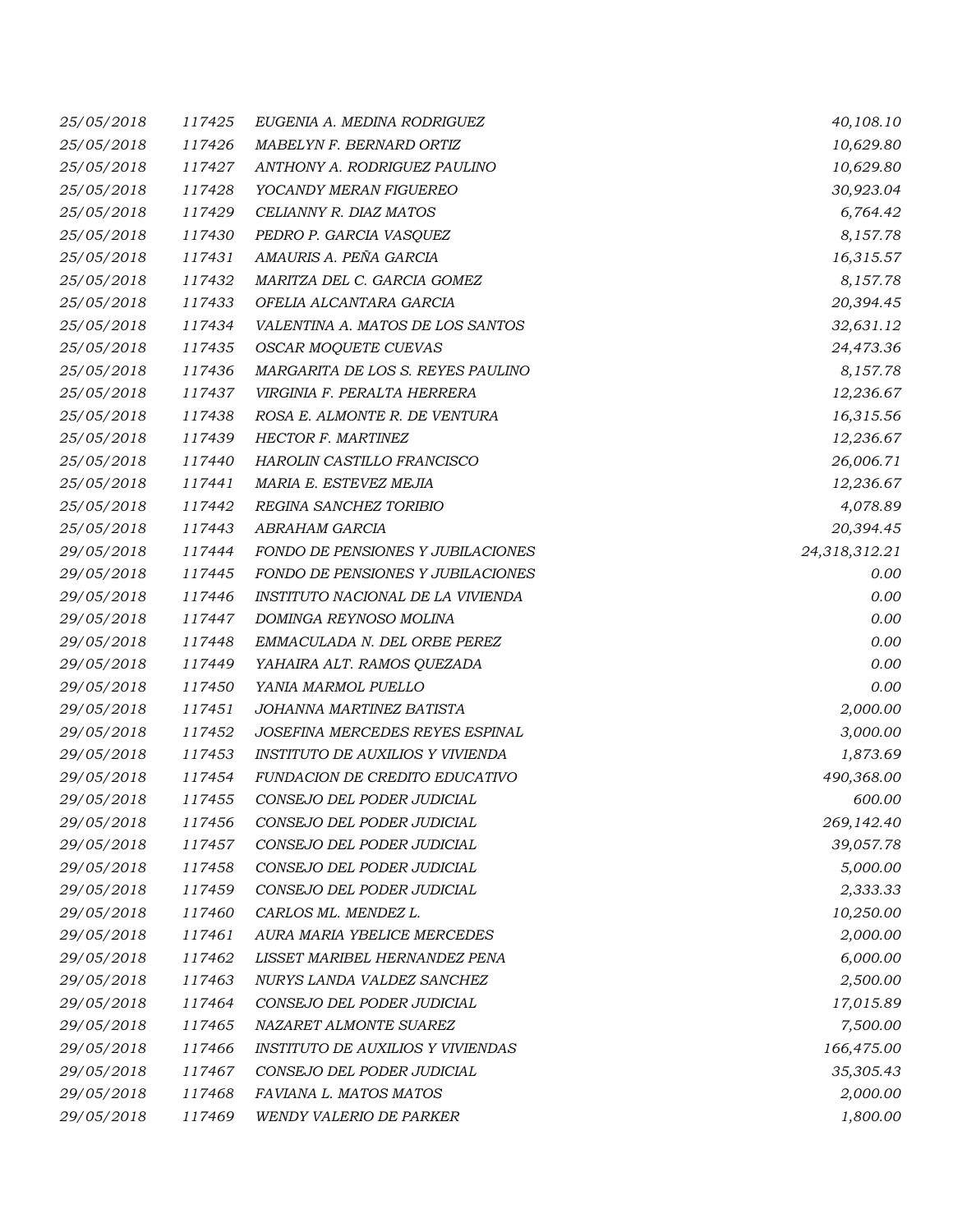|            |        | TOTAL RD\$                        | 76,528,670.40 |
|------------|--------|-----------------------------------|---------------|
| 30/05/2018 | 117505 | COLECTOR DE IMPUESTOS INTERNOS    | 24,034,065.44 |
| 30/05/2018 | 117504 | COLECTOR DE IMPUESTOS INTERNOS    | 489,978.09    |
| 30/05/2018 | 117503 | COLECTOR DE IMPUESTOS INTERNOS    | 2,096,534.97  |
| 30/05/2018 | 117502 | BANCO DE RESERVAS DE LA REP. DOM. | 8,922.81      |
| 30/05/2018 | 117501 | COOPNASEJU                        | 17,767.43     |
| 30/05/2018 | 117500 | MARIANNY PINA HERNANDEZ           | 8,955.33      |
| 30/05/2018 | 117499 | LUIS ALB. BAUTISTA REYES          | 4,282.47      |
| 30/05/2018 | 117498 | YENNY A. BRITO POLANCO            | 5,986.00      |
| 30/05/2018 | 117497 | WINNA MA. DIAZ MUNOZ              | 13,230.00     |
| 30/05/2018 | 117496 | BREAILY L. MARTE BATISTA          | 13,332.00     |
| 30/05/2018 | 117495 | LISA M. REYES MARTINEZ            | 5,240.00      |
| 30/05/2018 | 117494 | MILAGROS CORDERO GONZALEZ         | 11,418.00     |
| 30/05/2018 | 117493 | LAURA P. SANTANA UBIERA           | 13,332.00     |
| 30/05/2018 | 117492 | AWILDA MARTINEZ MORONTA           | 3,087.28      |
| 30/05/2018 | 117491 | ALFONSINA I. OGANDO MEDINA        | 586,728.00    |
| 30/05/2018 | 117490 | LISSETTE MALDONADO FELIZ          | 432,000.00    |
| 30/05/2018 | 117489 | ANGELA A. EUSEBIO RAMIREZ         | 432,000.00    |
| 29/05/2018 | 117488 | COLECTOR DE IMPUESTOS INTERNOS    | 6,195.87      |
| 29/05/2018 | 117487 | YANIA MARMOL PUELLO               | 2,000.00      |
| 29/05/2018 | 117486 | YAHAIRA ALT. RAMOS QUEZADA        | 3,000.00      |
| 29/05/2018 | 117485 | EMMACULADA N. DEL ORBE PEREZ      | 4,000.00      |
| 29/05/2018 | 117484 | DOMINGA REYNOSO MOLINA            | 2,000.00      |
| 29/05/2018 | 117483 | INSTITUTO NACIONAL DE LA VIVIENDA | 366.95        |
| 29/05/2018 | 117482 | FONDO DE PENSIONES Y JUBILACIONES | 12,072,715.49 |
| 29/05/2018 | 117481 | DULCE MARIA AQUINO GONZALEZ       | 3,600.00      |
| 29/05/2018 | 117480 | CONSEJO DEL PODER JUDICIAL        | 1,750.00      |
| 29/05/2018 | 117479 | CONSEJO DEL PODER JUDICIAL        | 4,418.96      |
| 29/05/2018 | 117478 | CONSEJO DEL PODER JUDICIAL        | 10,794.82     |
| 29/05/2018 | 117477 | CONSEJO DEL PODER JUDICIAL        | 4,000.00      |
| 29/05/2018 | 117476 | JULIA N. PIANTINI                 | 5,000.00      |
| 29/05/2018 | 117475 | CONSEJO DEL PODER JUDICIAL        | 7,184.84      |
| 29/05/2018 | 117474 | CONSEJO DEL PODER JUDICIAL        | 5,177.85      |
| 29/05/2018 | 117473 | ANGELITA ROSARIO MONTES DE OCA    | 4,000.00      |
| 29/05/2018 | 117472 | NOHEMI E. FELIZ URBAEZ            | 6,500.00      |
| 29/05/2018 | 117471 | CONSEJO DEL PODER JUDICIAL        | 125,604.00    |
| 29/05/2018 | 117470 | LAURIDISY SANCHEZ ORTIZ           | 10,000.00     |

### *ANEXO 05*

## *RELACION DE TRANSFERENCIAS DEBITOS MES DE MAYO 2018*

*FECHA NUM. DESCRIPCION VALOR RD\$*